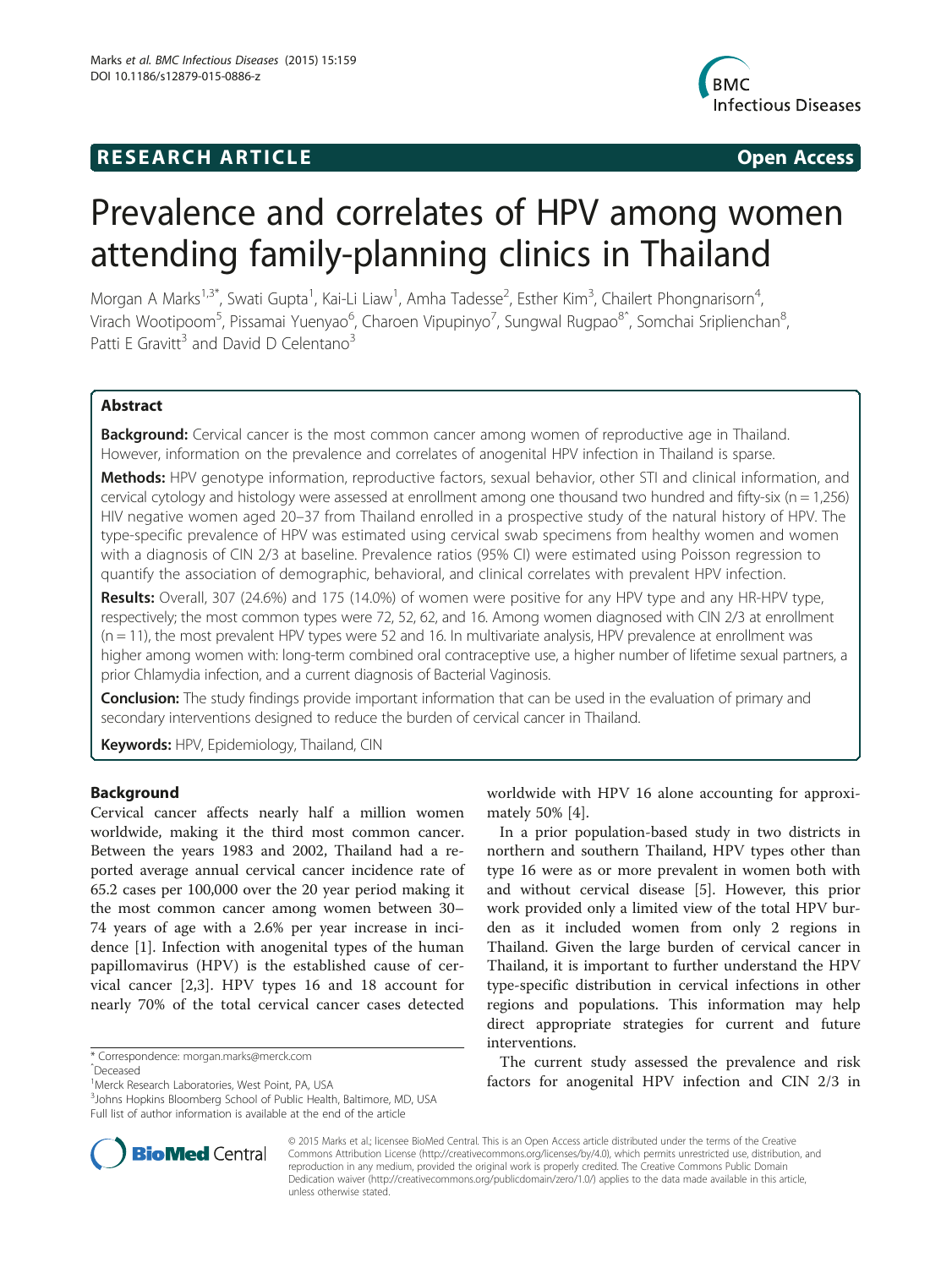women aged 20–37 years recruited from family-planning clinics in 7 sites throughout the country.

## Methods

## Study population and enrollment

Women 20–37 years old attending family planning clinics in the northern (Chiang Mai), northeastern (Khon Kaen), central (Bangkok) and southern (Songkla/HatYai) regions in Thailand between 2002–2003 were recruited into a prospective study investigating the natural history of HPV and CIN 2/3. These women were previously enrolled in a two-year study addressing the effects of hormonal contraceptive use on HIV acquisition (HC-HIV). Selection criteria are described in detail elsewhere [\[6](#page-9-0)]. Briefly, inclusion criteria for enrollment in the HC-HIV study were: 1) HIV negative; 2) not pregnant; 3) intact uterus; 4) used some form of contraception in the 3 months prior to enrollment; and 5) willing to adhere to the self-selected contraceptive method for at least 1 year of follow-up. Among women who participated in the HC-HIV study, 79% were reconsented for inclusion in the current study  $(n = 1256)$ . The study protocols were reviewed and approved by the committees on human subject research at Johns Hopkins Bloomberg School of Public Health, Baltimore, MD, Merck Research Laboratories, West Point, PA, each study recruitment site, and the Institutional Review Board of the Thailand Ministry of Health (MOH), Thailand.

At enrollment, information on sociodemographic characteristics, sexual risk behavior, reproductive and contraceptive history, current contraceptive usage status, self-reported medical history, and woman's report of the sexual behavior of her partner was collected at each study site by trained interviewers using a standardized questionnaire.

Sexual behavior variables included age of sexual debut, lifetime number of sexual partners, number of sexual partners in the last six months (L6M) and/or new sexual partners acquired in the last year (L12M), commercial sex work L6M, condom use with primary partner L6M or most recent sexual partner if no primary partners are reported by the participant, and primary partner risk behaviors. Reproductive information included total number of pregnancy and live births. Contraceptive use was broadly classified as 1) combined low-dose oral contraceptives (COC); 2) depomedroxyprogesterone acetate (DMPA); 3) other injectable methods; and 4) nonhormonal contraceptive use and non-use (NHC). Current use and duration of use prior to enrollment for each category of hormonal contraception were assessed.

Questionnaire and physical exam data from the original HC-HIV study were extracted and linked to the participants. Laboratory-confirmed STI status was collected from the two year period prior to study enrollment and included gonorrhea (GC), chlamydia (CT), syphilis (SYP), and Bacterial Vaginosis (BV).

### Physical examination and specimen collection

At enrollment, each participant underwent a pelvic examination. Exfoliated cervical cells were collected using a cytobrush and placed in PreservCyt™ for Thinprep™ liquid-based cytology. CT and GC detection from an ectocervical mucus specimen was performed using the Roche Amplicor assay per manufacturer's instructions (Roche Molecular Systems, Alameda, CA). An endo/ecto cervical swab specimen was collected by study clinicians for HPV DNA genotyping using a Dacron swab stored in Specimen Transport Medium (STM) (Digene) at −20○ C until testing. Bacterial Vaginosis was diagnosed by the Ames test.

All Pap smear and biopsy specimens were read by trained cytopathologists (Covance, Indianapolis, IN). Cytological smears were classified according to the Bethesda system [[7](#page-9-0)]. Participants with an abnormal Pap smear diagnosis of atypical squamous cell of undetermined significance (ASC-US) or more severe  $(\geq$  ASC-US) were referred for colposcopic examination with biopsy and treatment as indicated. Colposcopy directed biopsies were reported as a diagnosis of Normal, Cervical Intraepithelial Neoplasia 1 (CIN 1), Cervical Intraepithelial Neoplasia II (CIN 2), and Cervical Intraepithelial Neoplasia 3 (CIN 3). Biopsies were read and interpreted by one study pathologist.

#### HPV DNA testing

All HPV DNA testing was performed on cervical cell samples stored in STM (Digene) at Johns Hopkins University, Baltimore, MD. DNA was extracted using the QIAamp DNA Blood Kit (Qiagen, Courtaboeuf, France) according to manufacturer's instructions with modification. After extraction, DNA was tested using the Roche HPV Linear array© PCR assay (Roche Diagnostics, Indianapolis, IN). The HPV Linear Array<sup>®</sup> is based on the PGMY09/11 primer system that allows for high efficiency amplification of 37 types of HPV [[8,9\]](#page-9-0). The quality and validity of the extracted DNA specimen was assessed by inclusion of βglobin gene-specific primers in the PCR reaction; only specimens with detectable β-globin were used in this analysis.

HPV types considered to be high risk (HR-HPV) for this analysis included 16, 18, 31, 33, 35, 39, 45, 51, 52, 56, 58, 59, 68, 73, 82 [[3](#page-9-0),[10](#page-9-0)]. Low risk (LR) HPV types included all other HPV types detected by the HPV Linear Array©. Multiple infections that include a HR-HPV type were classified as high risk regardless of the presence of other low risk co-infections.

#### Statistical analysis

The prevalence of HPV any, high-risk HPV (HR-HPV), low-risk HPV (LR-HPV), and type-specific infection was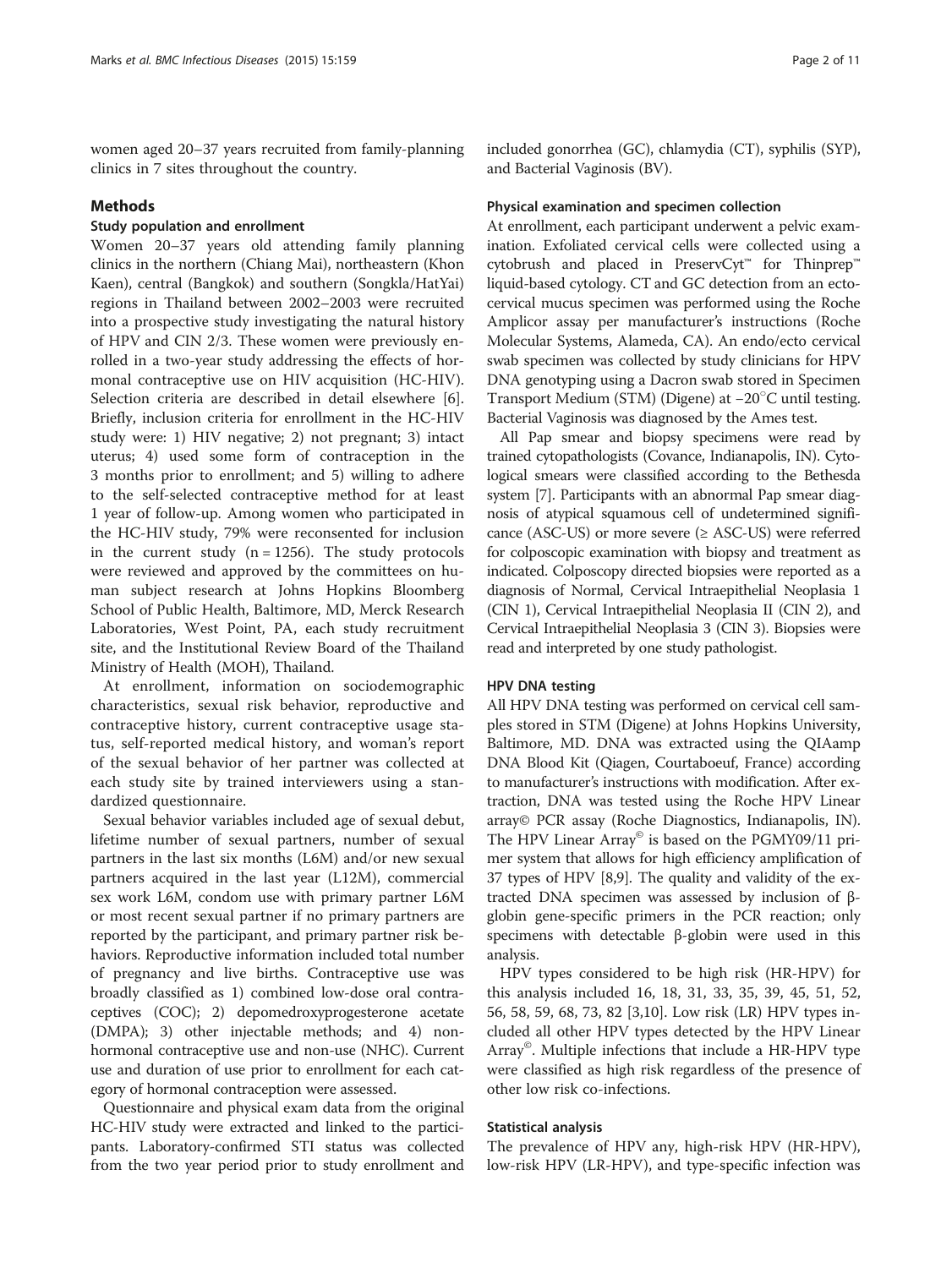computed among the total study sample and among those with a diagnosis of CIN 2/3 at enrollment.

Contingency tables were created to assess the distribution of demographic, sexual, clinical, and reproductive factors by detection of HPV DNA. Due to the high prevalence of HPV in the study sample, univariate prevalence ratios (PR) were estimated using a generalized linear model with a Poisson function and robust variance to assess the strength of the association between a given risk factor and detection of any HPV or any HR-HPV type [[11](#page-9-0)].

Covariates with a p-value of  $< 0.1$  in univariate analyses were considered for inclusion in the multivariate regression model. Following this initial selection, variables were removed from the model in a stepwise fashion and a likelihood ratio test was performed after removal of each variable to confirm the variables contribution to the model's goodness-of-fit and to identify the most parsimonious model. Age and study site were retained in the multivariate model. After identifying the final multivariate model using an outcome of any HPV infection, separate multivariate models were then generated that assessed the relationship of the identified demographic, behavioral and clinical factors on other outcomes such as (1) any HR-HPV infections; (2) HPV 52 infections; and (3) HPV 52 infections without HPV16 infections. The statistical significance of trends for PRs was assessed by including a categorical variable as a continuous variable in the regression model. The final model for any HPV infection was stratified by cytological diagnosis at baseline (Normal vs. Abnormal [including inflammation, ASCUS, LSIL, and HSIL]). A p-value of <0.05 was considered statistically significant in the final multivariate model for the association of a given variable and detection of HPV DNA. All analyses were conducted using STATA 11.0 (STATACORP, College Station, TX).

## Results

At enrollment, 6 (0.4%) of the 1256 samples were β-globin negative leaving a total of 1250 samples for analysis. Overall, 307 (24.6%) and 175 (14.0%) of women were positive for any HPV or any HR-HPV type (57% of HPV DNA positive women), respectively (Table [1](#page-3-0)). There were 94 (7.6%) of women with multiple HPV infections (30.9% of HPV-positive women). The three most common types found in either a single or multiple infection were the low risk types 72 (4.1%) and 62 (2.9%) as well as the high-risk type 52 (3.6%). A total of 11 women had a histological diagnosis of CIN2/3 at enrollment. Among women diagnosed with CIN 2/3, the prevalence of any HPV type and any HR-HPV type was 90.9% for both categories. The two most prevalent HPV types detected among women with CIN 2/3 was HPV 52 (63.6%) and HPV 16 (27.3%).

#### Correlates of prevalent HPV infection

At enrollment, 33 (2.6%) women had missing parity data, 1 (0.1%) woman had a missing STI diagnosis data, and 5 women who reported use of other injectable contraceptives were excluded from the analysis leaving 1,201 women to examine the association of risk factors for prevalent HPV infection.

The prevalence of an HPV infection was significantly lower among women reporting one or more live births as compared to those with none (24.5% vs. 22.1%;  $p <$ 0.001) (Table [2](#page-5-0)). The prevalence of any HPV was significantly higher among women reporting greater than 6 years of COC use as compared to never users (31.5% vs. 21.1%;  $p < 0.001$ ). The prevalence of any HPV was significantly higher among current smokers as compared to non-smokers (56.4% vs. 22.5%; p < 0.001). Lastly, a higher HPV prevalence was observed among women with risker sexual behavior such as younger age of sexual debut, increased number of recent and lifetime partners, and women reporting commercial sex work. Similar associations with demographic and reproductive factors were observed for HR-HPV infections.

A higher prevalence of any HPV was observed in women with a cytological diagnosis of inflammation (43.8%), AS-CUS (36.5%), LSIL (80.9%), or HSIL (71.4%) as compared to normal  $(20.3%)$   $(p < 0.001)$  (Table [3](#page-7-0)). A higher prevalence of HPV was observed among women with a prior diagnosis of genital ulcers (36.2% vs. 22.0%;  $p < 0.001$ ) and genital warts (42.2% vs. 23.5%;  $p = 0.01$ ). No women had genital warts or ulcers upon physical examination at study enrollment. Women with a prior and current diagnosis of gonnorhea, chlamyida, and bacterial vaginosis had a significantly higher prevalence of any HPV infection. Similar associations were observed with HR-HPV infections.

In multivariate analysis (Table [4\)](#page-8-0), prevalent infection with any HPV and any HR-HPV was associated with primary partner sexual behavior, >6 years cumulative use of COCs, an increased number of lifetime partners, prior detection of Chlamydia, and current diagnosis of bacterial vaginosis. The magnitude of the prevalence ratios were similar when analyses were restricted to individuals with HPV 52 infections with or without concurrent HPV 16 infections but the associations did not reach statistical significance due to reduced sample size. There was little to no difference in prevalence ratios among women with and without cytological abnormalities (Additional file [1](#page-9-0): Table S1).

## **Discussion**

We identified a high prevalence of any HPV and any HR-HPV infection in a large population-based study of women recruited from seven family planning clinics across different geographic regions of Thailand. HPV 52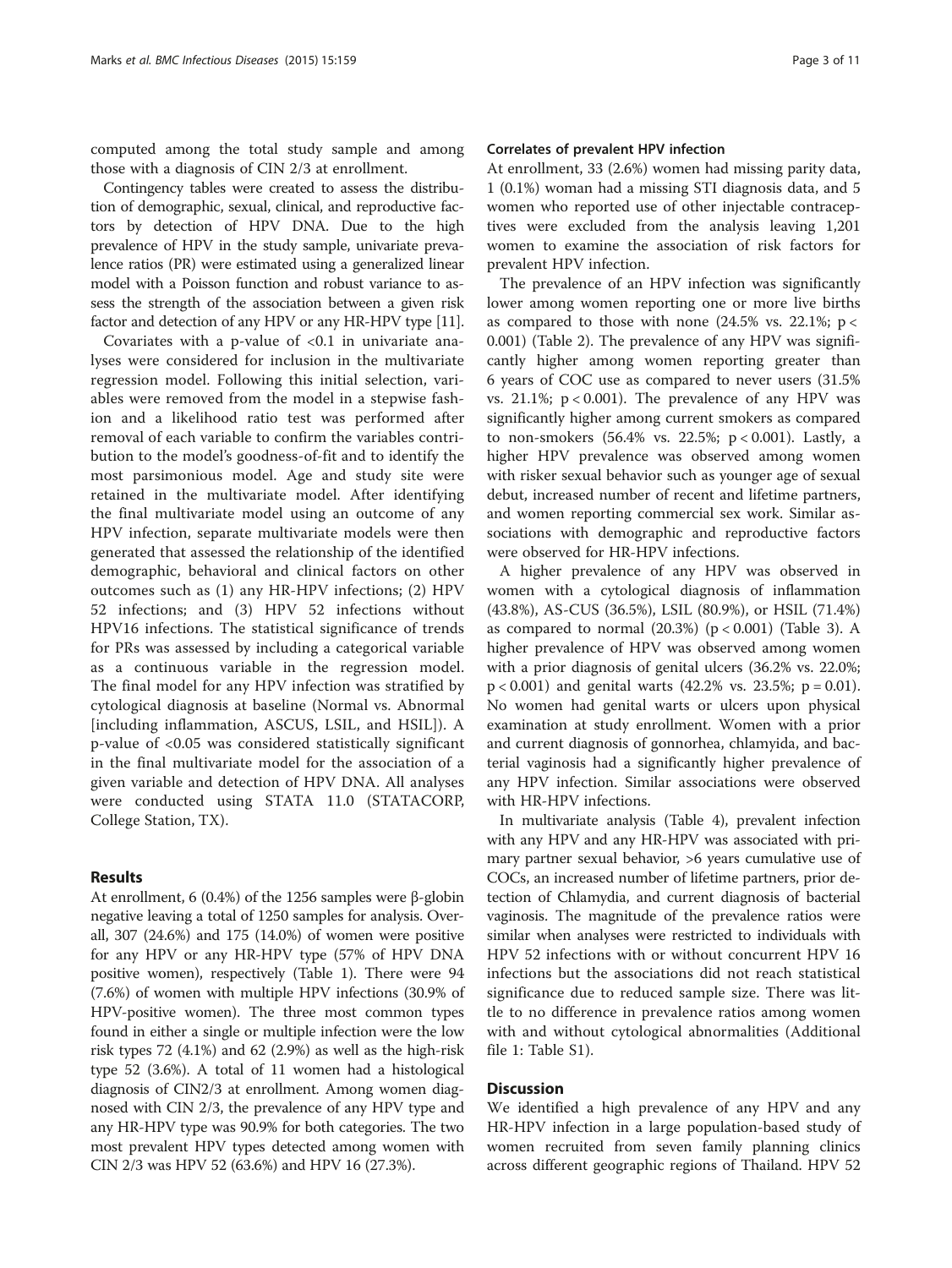## <span id="page-3-0"></span>Table 1 Prevalence of cervical HPV infections overall and among those with prevalent CIN 2/3 cases

| <b>Type</b>           | Prevalence ( $N = 1250$ ) |                     | Prevalence among those with prevalent CIN $2/3$ (n = 11) |
|-----------------------|---------------------------|---------------------|----------------------------------------------------------|
|                       | n(%)                      | n (%)               | (95% CI)                                                 |
| HPV DNA negative      | 943                       | 1(9.1)              | (0.2, 41.3)                                              |
| Any HPV positive      | 307 (24.6)                | 10 (90.9)           | (58.7, 99.8)                                             |
| Any HR-HPV positive   | 175 (14)                  | 10 (90.9)           | (58.7, 99.8)                                             |
| Any LR-HPV positive   | 170 (13.6)                | 2(18.2)             | (2.3, 51.8)                                              |
| High-Risk Infections: |                           |                     |                                                          |
| <b>HPV 16</b>         | 26(2.1)                   | 3(27.3)             |                                                          |
| <b>HPV 18</b>         | 9(0.7)                    | 2(18.2)             | (2.3, 51.8)                                              |
| HPV 31                | 7(0.6)                    | $\circ$             |                                                          |
| HPV 33                | 7(0.6)                    | 1(9.1)              | (0.7, 20.2)                                              |
| <b>HPV 35</b>         | 3(0.2)                    | $\circ$             |                                                          |
| <b>HPV 39</b>         | 20(1.6)                   | 1(9.1)              | (0.2, 41.3)                                              |
| <b>HPV 45</b>         | 3(0.2)                    | 1(9.1)              | (0.2, 41.3)                                              |
| <b>HPV 51</b>         | 23 (1.8)                  | $\mathsf{O}\xspace$ |                                                          |
| <b>HPV 52</b>         | 45 (3.6)                  | 7(63.6)             | (30.8, 89.1)                                             |
| <b>HPV 56</b>         | 6(0.5)                    | $\,0\,$             |                                                          |
| <b>HPV 58</b>         | 11(0.9)                   | $\mathbf 0$         |                                                          |
| <b>HPV 59</b>         | 12 (0.9)                  | $\mathsf{O}\xspace$ |                                                          |
| <b>HPV 68</b>         | 21(1.7)                   | 1(9.1)              | (0.2, 41.3)                                              |
| HPV 73                | 6(0.5)                    | $\mathsf{O}\xspace$ |                                                          |
| <b>HPV 82</b>         | 6(0.5)                    | $\mathbf 0$         |                                                          |
| Low-Risk Infections:  |                           |                     |                                                          |
| HPV 6                 | 1(0.1)                    | $\mathbf 0$         |                                                          |
| HPV 11                | 1(0.1)                    | $\mathbf 0$         |                                                          |
| <b>HPV 26</b>         | $\,0\,$                   | $\circ$             |                                                          |
| HPV is39              | 2(0.2)                    | $\mathbf 0$         |                                                          |
| <b>HPV 40</b>         | 4(0.3)                    | $\mathbf 0$         |                                                          |
| <b>HPV 42</b>         | 6(0.5)                    | $\circ$             |                                                          |
| <b>HPV 53</b>         | 27(2.2)                   | $\mathbf 0$         |                                                          |
| <b>HPV 54</b>         | 13(1.0)                   | $\mathbf 0$         |                                                          |
| <b>HPV 55</b>         | 8(0.6)                    | $\mathbf 0$         |                                                          |
| HPV 61                | 3(0.2)                    | $\mathbf 0$         |                                                          |
| <b>HPV 62</b>         | 36 (2.9)                  | $\mathbf 0$         |                                                          |
| <b>HPV 64</b>         | 3(0.2)                    | $\mathsf{O}\xspace$ |                                                          |
| <b>HPV 66</b>         | 7(0.6)                    | $\mathsf{O}\xspace$ |                                                          |
| HPV 67                | 2(0.2)                    | 1(9.1)              | (0.2, 41.3)                                              |
| <b>HPV 69</b>         | 1(0.1)                    | $\mathsf{O}\xspace$ |                                                          |
| <b>HPV 70</b>         | 27(2.2)                   | $\mathbf 0$         |                                                          |
| <b>HPV 71</b>         | 22 (1.8)                  | $\mathsf{O}\xspace$ |                                                          |
| <b>HPV 72</b>         | 51(4.1)                   | 1(9.1)              | (0.2, 41.3)                                              |
| <b>HPV 81</b>         | 9(0.7)                    | $\mathsf{O}\xspace$ |                                                          |
| HPV 83                | 1(0.1)                    | 1(9.1)              | (0.2, 41.3)                                              |
| <b>HPV 84</b>         | 14(1.1)                   | $\mathsf{O}\xspace$ |                                                          |
| <b>HPV 89</b>         | 4(0.3)                    | $\mathsf{O}\xspace$ |                                                          |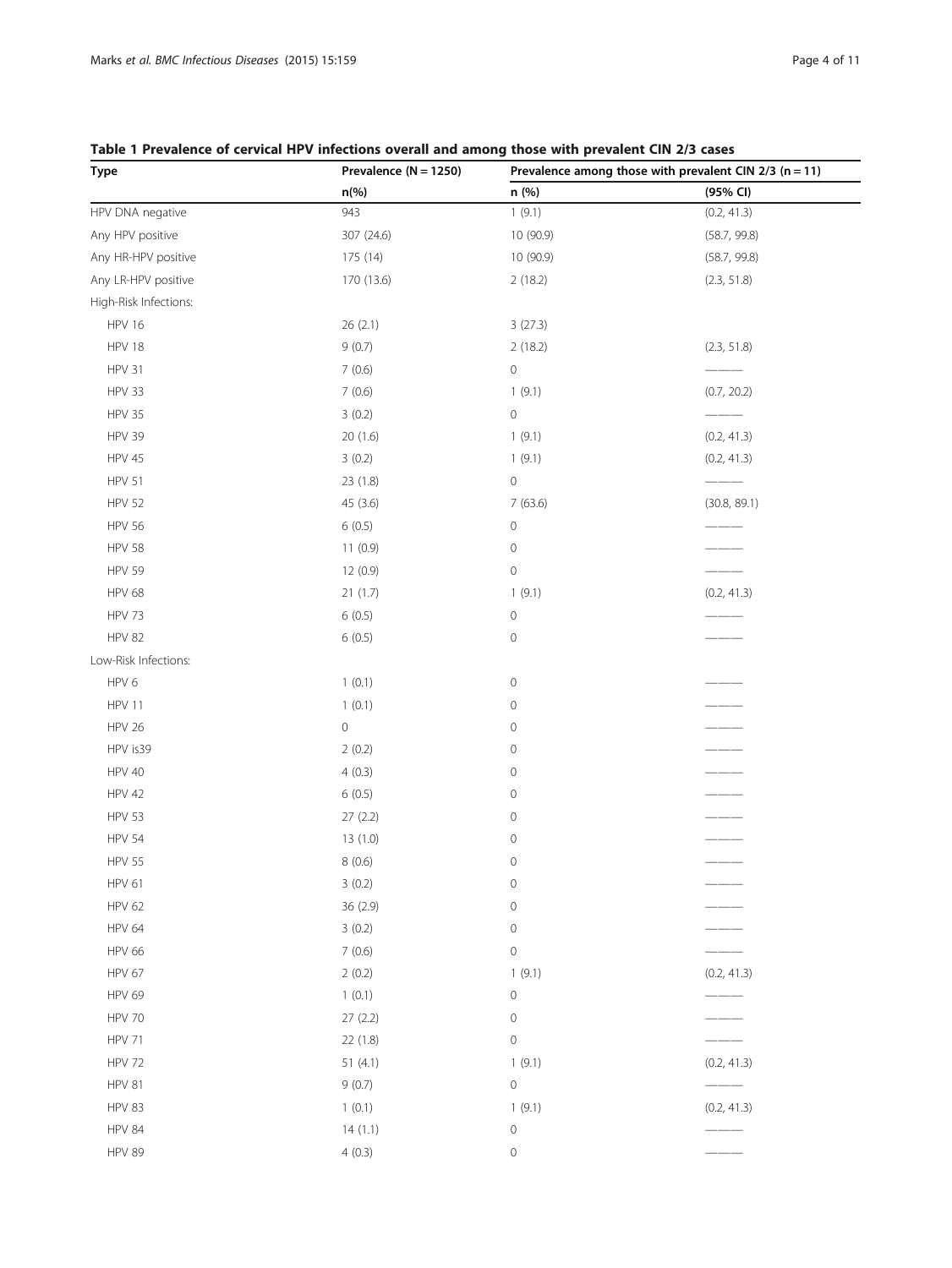| HPV 16 (w/o HPV 52)                  | 22(1.8)    | 1(9.1)       | (0.2, 41.3)  |
|--------------------------------------|------------|--------------|--------------|
| HPV 52 (w/o HPV 16)                  | 41(3.5)    | 5(45.5)      | (16.7, 76.6) |
| Other HR-HPV types (w/o HPV 16/52)   | 105 (10.6) | 2(18.2)      | (2.3, 51.8)  |
| LR-HPV (w/o HR-HPV)                  | 115(8.4)   | 2(18.2)      | (2.3, 51.8)  |
| Number of unique HPV types detected: |            |              |              |
|                                      | 212 (16.9) | 4(36.4)      | (10.9, 69.2) |
|                                      | 62(4.9)    | 3(27.3)      | (6.0, 60.9)  |
| 3                                    | 22(1.8)    | 3(27.3)      | (6.0, 60.9)  |
| 4                                    | 7(0.6)     | $\mathbf{0}$ |              |
|                                      | 4(0.3)     | $\mathbf{0}$ |              |

Table 1 Prevalence of cervical HPV infections overall and among those with prevalent CIN 2/3 cases (Continued)

was identified as the most common HPV type. A higher prevalence of HPV was found to be associated with long-term use of combined oral contraceptives and prior and current diagnosis of sexually transmitted diseases, which appeared to remain significant after adjustment for sexual behavior. This study represents one of the largest and most comprehensive evaluations of HPV prevalence and correlates of infection in Thailand, a country where cervical cancer is one of most common cancers of women of reproductive age and a significant source of cancer-related mortality.

HPV 52 was the most common HPV type detected among women both with and without cervical abnormalities with a prevalence of 63% among women diagnosed with prevalent CIN2/3 as compared to only 27% for HPV 16. This elevated prevalence of HPV 52 decreased to only 45% after exclusion of women with HPV 16 co-infection. The relatively high prevalence of HPV 52 relative to HPV 16 among those with prevalent CIN 2/3 stands in contrast to a recent hospital-based study of 100 cervical tissue specimens collected from women with HSIL that reported 44.2% and 11.8% attributed to HPV 16 and HPV 52, respectively [[12](#page-9-0)]. Part of this difference could be explained by the fact that our study used cervical swab to detect HPV as compared to biopsied cervical tissue. This may have led to detection of HPV 52 infections that are truly not associated with CIN 2/3. However, prior population-based studies conducted in Thailand that measured HPV in cervical and vaginal samples identified HPV 52 as the dominant type among women with a diagnosis of CIN 2/3 [[5,13\]](#page-9-0). Other population-based studies assessing HPV prevalence in low- and middle- income countries show a high level of variability in the dominance of specific HPV types, particularly among cytologically normal women, as compared to high-income countries in Europe and the US where HPV16 is the most common type detected [[14,15\]](#page-9-0). A meta-analysis utilizing HPV genotype data from 115,789 HPV positive women from different geographic regions with normal cytology, low and high grade pre-cancer, and invasive cancer observed a higher prevalence and potential greater contribution of HPV52 among women with normal cytology and women with low and high grade neoplasia as compared to other non-HPV16 types, particularly in East Asian populations [[16\]](#page-10-0). However, the relative contribution of HPV52 to CIN3 and invasive cancer was less robust than other oncogenic HPV types. These results suggest that, in East Asian populations, HPV52 may be playing a role in early stage neoplastic transformation but its role in the progression to CIN3 and invasive cancer could be potentially less important than other oncogenic HPV types. This observation provides impetus for future work exploring the epidemiology and impact of other, non-HPV 16 oncogenic HPV types on cervical disease in middle and low income settings.

Long-term use of combined oral contraceptives is associated with an increased risk of cervical cancer diagnosis [[17](#page-10-0)]. In Thailand, data from the IARC has estimated that combined oral contraceptive use is attributed to 23.1% of all cervical cancer cases [[18\]](#page-10-0). Current and longterm combined oral contraceptive use has also been shown to increase risk of prevalent HPV infection among women <30 years of age [[19-21\]](#page-10-0). However, longitudinal studies conducted to assess the association of COC use with HPV acquisition, persistence, and progression to pre-cancerous lesions have been inconsistent [[22-29](#page-10-0)]. A detailed cross-sectional study conducted in this population confirmed a higher prevalence of any HPV and any HR-HPV infection among long-term COC users [[21\]](#page-10-0). This finding agrees with prior longitudinal analyses which revealed an increased risk of HPV persistence as compared to an increased risk of HPV acquisition among current COC users [[22](#page-10-0)]. Similar analyses conducted among DMPA users in this study population did not show any association with HPV prevalence, incidence or persistence in this population, lending to the specificity of the association. A variety of mechanisms have been proposed to help explain the potential role of sex steroid hormones on the natural history of HPV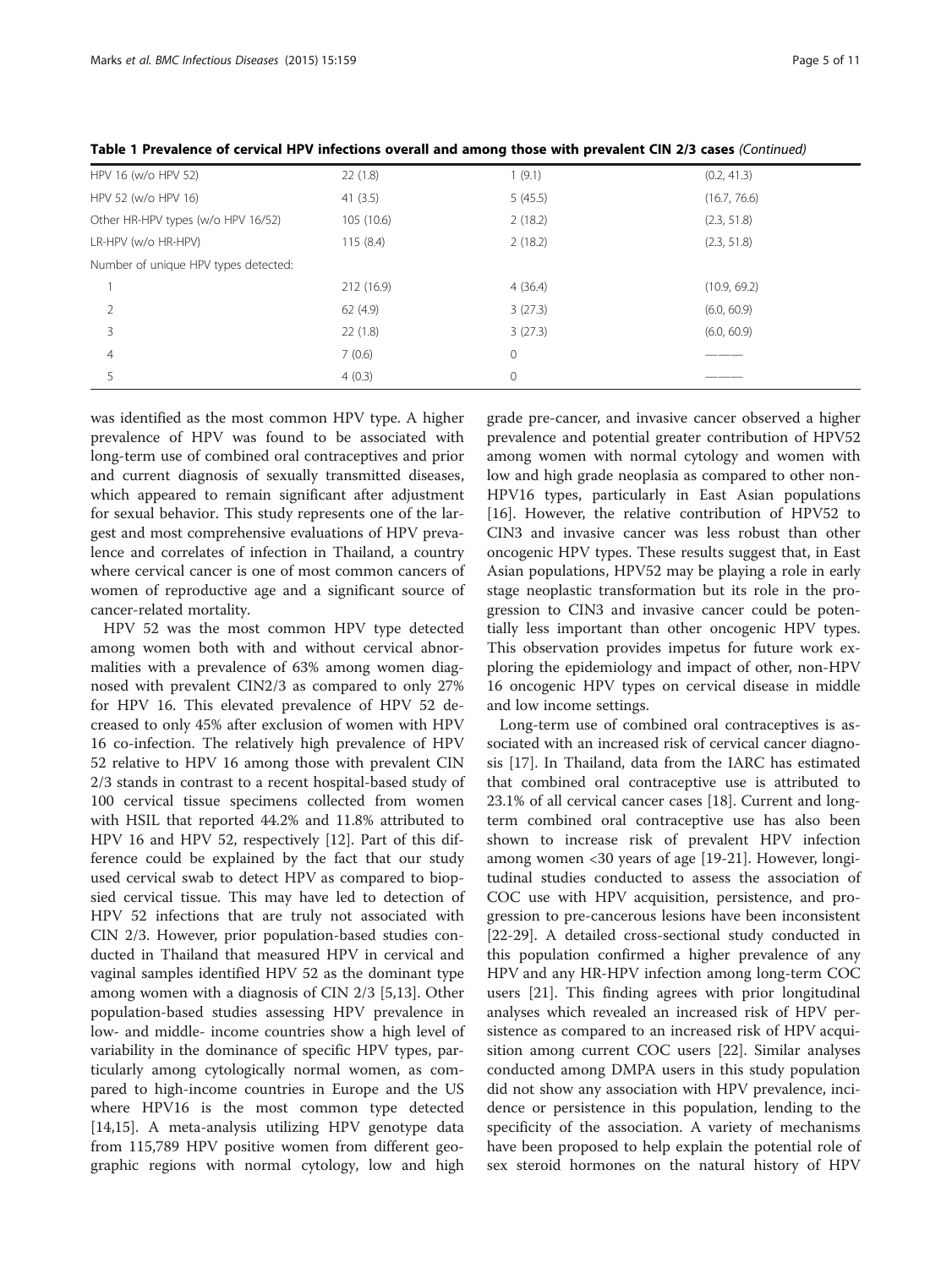| Variable                          | Sample<br>$N = 1,201$ | <b>HPV</b> positive<br>$n = 289$ | Unadjusted<br>prevalence ratio | <b>HR-HPV positive</b><br>$N = 163$ | Unadjusted<br>prevalence ratio |
|-----------------------------------|-----------------------|----------------------------------|--------------------------------|-------------------------------------|--------------------------------|
|                                   |                       | (24.1%)                          | (95% CI)                       | $(13.6\%)$                          | (95% CI)                       |
| Age category, years               |                       |                                  |                                |                                     |                                |
| $<$ 26                            | 224                   | 26.3%                            | 1.0                            | 18.3%                               | 1.0                            |
| $26 - 30$                         | 422                   | 22.8%                            | $0.86$ (0.65, 1.14)            | 12.6%                               | $0.69$ (0.47, 0.99)            |
| $31 - 33$                         | 279                   | 25.1%                            | 0.95(0.71, 1.28)               | 11.8%                               | 0.65(0.42, 0.99)               |
| 34-38                             | 276                   | 23.2%                            | 0.89(0.65, 1.19)               | 13.0%                               | $0.71$ $(0.47, 1.08)$          |
| Study Site in Thailand            |                       |                                  |                                |                                     |                                |
| North                             | 429                   | 20.5%                            | 1.0                            | 10.5%                               | 1.0                            |
| North-East                        | 274                   | 21.2%                            | 1.03 (0.77, 1.38)              | 11.7%                               | 1.11(0.73, 1.71)               |
| South                             | 311                   | 27.9%                            | 1.36 (1.05, 1.77)              | 16.4%                               | 1.56 (1.08, 2.27)              |
| Central                           | 187                   | 29.9%                            | 1.46 (1.09, 1.95)              | 18.7%                               | 1.78 (1.19, 2.68)              |
| Years of education                |                       |                                  |                                |                                     |                                |
| $>12$                             | 149                   | 28.9%                            | 1.0                            | 14.8%                               | 1.0                            |
| $10 - 12$                         | 235                   | 20.4%                            | 0.71(0.49, 1.01)               | 10.2%                               | $0.69$ (0.40, 1.19)            |
| $7-9$                             | 277                   | 25.9%                            | 0.90(0.65, 1.24)               | 15.5%                               | 1.05(0.65, 1.69)               |
| $\leq 6$                          | 540                   | 23.3%                            | $0.81$ $(0.60, 1.09)$          | 13.7%                               | 0.93(0.59, 1.44)               |
| # of pregnancies:                 |                       |                                  |                                |                                     |                                |
| $0 - 1$                           | 444                   | 23.2%                            | 1.0                            | 14.4%                               | 1.0                            |
| 2                                 | 500                   | 23.2%                            | 1.00 (0.79, 1.26)              | 12.4%                               | 0.86(0.62, 1.19)               |
| $\geq$ 3                          | 257                   | 27.2%                            | 1.17(0.90, 1.53)               | 14.4%                               | 0.99(0.69, 1.45)               |
| # of livebirths                   |                       |                                  |                                |                                     |                                |
| $\mathbf 0$                       | 27                    | 55.6%                            | 1.0                            | 22.2%                               | 1.0                            |
| $\mathbf{1}$                      | 604                   | 24.5%                            | $0.44$ $(0.31, 0.64)$          | 15.7%                               | 0.71(0.34, 1.47)               |
| >1                                | 570                   | 22.1%                            | 0.39(0.27, 0.58)               | 10.9%                               | 0.49(0.23, 1.03)               |
| Contraceptive use at enrollment*: |                       |                                  |                                |                                     |                                |
| <b>NHC</b>                        | 448                   | 24.8%                            | 1.0                            | 12.5%                               | 1.0                            |
| <b>DMPA</b>                       | 347                   | 19.9%                            | 0.80 (0.62, 1.05)              | 11.8%                               | 0.95(0.65, 1.38)               |
| COC                               | 406                   | 26.9%                            | 1.08 (0.86, 1.36)              | 16.3%                               | 1.30 (0.94, 1.81)              |
| Cumulative use of COCs:           |                       |                                  |                                |                                     |                                |
| Never                             | 194                   | 21.1%                            | 1.0                            | 12.4%                               | 1.0                            |
| <4 years                          | 603                   | 22.6%                            | 1.07(0.78, 1.45)               | 11.8%                               | 0.95 (0.62, 1.47)              |
| 4-6 years                         | 310                   | 23.6%                            | 1.11 (0.79, 1.56)              | 13.6%                               | 1.09 (0.69, 1.75)              |
| >6 years                          | 94                    | 31.5%                            | 1.96 (1.37, 2.82)              | 27.7%                               | 2.24 (1.36, 3.68)              |
| Cumulative use of DMPA:           |                       |                                  |                                |                                     |                                |
| Never                             | 272                   | 27.6%                            | 1.0                            | 15.1%                               | 1.0                            |
| <4 years                          | 558                   | 25.3%                            | $0.92$ $(0.72, 1.16)$          | 13.9%                               | 0.93 (0.65, 1.32)              |
| 4-6 years                         | 315                   | 18.7%                            | $0.68$ (0.50, 0.92)            | 11.8%                               | $0.78$ $(0.52, 1.18)$          |
| >6 years                          | 56                    | 25.0%                            | $0.91$ $(0.55, 1.48)$          | 12.5%                               | $0.83$ $(0.39, 1.75)$          |
| Current Smoker:                   |                       |                                  |                                |                                     |                                |
| $\rm No$                          | 1146                  | 22.5%                            | 1.0                            | 12.5%                               | 1.0                            |
| Yes                               | 55                    | 56.4%                            | 2.50 (1.94, 3.23)              | 36.4%                               | 2.91 (1.99, 4.27)              |
| Age of sexual debut, years:       |                       |                                  |                                |                                     |                                |
| $>20$                             | 459                   | 20.3%                            | 1.0                            | 10.2%                               | 1.0                            |

## <span id="page-5-0"></span>Table 2 Univariate association of demographic information and reproductive history with prevalent infection of any HPV and any HR-HPV type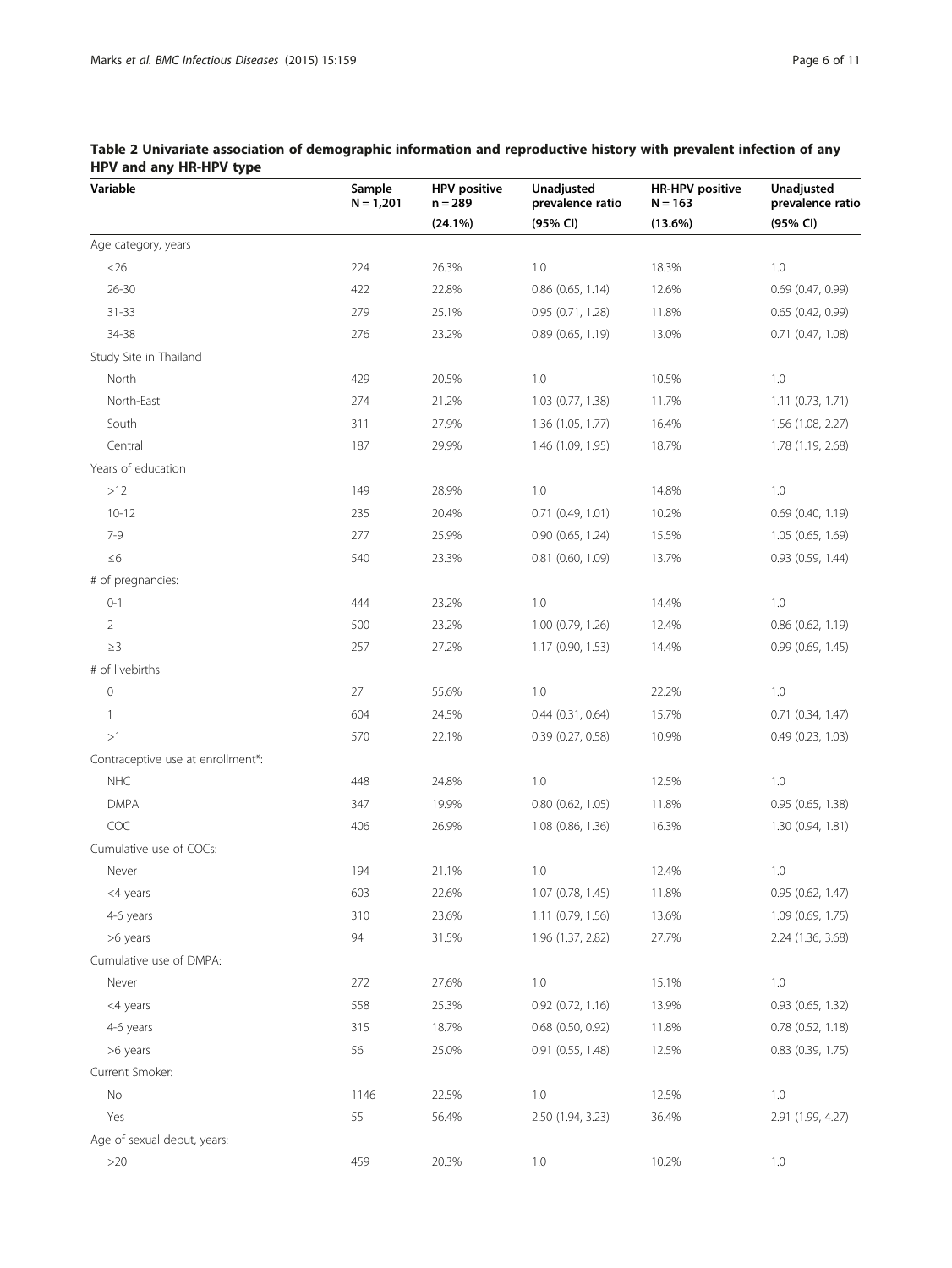| $\mathbf{u}$ will any rin in a type (commaca)            |       |       |                   |       |                    |
|----------------------------------------------------------|-------|-------|-------------------|-------|--------------------|
| $17 - 19$                                                | 550   | 23.6% | 1.17 (0.92, 1.48) | 13.6% | 1.33 (0.94, 1.88)  |
| $<\!\!17$                                                | 192   | 34.4% | 1.69 (1.29, 2.22) | 21.4% | 2.09 (1.42, 3.06)  |
| Lifetime # of sex partners:                              |       |       |                   |       |                    |
| 1                                                        | 852   | 17.4% | 1.0               | 9.7%  | 1.0                |
| $\overline{2}$                                           | 179   | 31.8% | 1.83 (1.41, 2.38) | 13.9% | 1.43 (0.94, 2.18)  |
| 3                                                        | 61    | 32.8% | 1.89 (1.28, 2.78) | 18.0% | 1.85 (1.04, 3.28)  |
| $\geq 4$                                                 | 109   | 58.7% | 3.38 (2.73, 4.19) | 40.4% | 4.14 (3.05, 5.63)  |
| # Partners L6M**:                                        |       |       |                   |       |                    |
| 0                                                        | 29    | 10.3% | 1.0               | 3.5%  | 1.0                |
| $\mathbf{1}$                                             | 1,133 | 22.8% | 2.20 (0.75, 6.46) | 12.4% | 3.58 (0.52, 24.8)  |
| >1                                                       | 39    | 71.8% | 6.94 (2.33, 20.6) | 56.4% | 16.4 (2.34, 114.6) |
| New partner L12M:***                                     |       |       |                   |       |                    |
| No                                                       | 1128  | 22.7% | 1.0               | 12.5% | 1.0                |
| Yes                                                      | 44    | 68.2% | 3.00 (2.39, 3.78) | 47.7% | 3.82 (2.70, 5.39)  |
| Commercial Sex Work L6M :                                |       |       |                   |       |                    |
| No                                                       | 1167  | 22.7% | 1.0               | 12.3% | $1.0\,$            |
| Yes                                                      | 34    | 70.6% | 3.11 (2.44, 3.96) | 55.9% | 4.53 (3.24, 6.34)  |
| Condom use L6M:                                          |       |       |                   |       |                    |
| <b>No</b>                                                | 977   | 20.9% | 1.0               | 11.6% | $1.0\,$            |
| Yes                                                      | 224   | 37.5% | 1.79 (1.45, 2.20) | 22.3% | 1.93 (1.43, 2.60)  |
| Primary partner L6M:                                     |       |       |                   |       |                    |
| Yes                                                      | 1164  | 23.9% | 1.0               | 13.5% | 1.0                |
| No                                                       | 8     | 87.5% | 3.65 (2.76, 4.84) | 62.5% | 4.63 (2.66, 8.08)  |
| Primary partner had sex with other <sup>†</sup> L6M:**** |       |       |                   |       |                    |
| No                                                       | 902   | 20.6% | $1.0\,$           | 11.2% | 1.0                |
| Yes                                                      | 76    | 48.7% | 2.36 (1.81, 3.07) | 30.3% | 2.70 (1.83, 3.98)  |
| Don't Know                                               | 186   | 30.1% | 1.46 (1.13, 1.88) | 17.7% | 1.58 (1.11, 2.27)  |

| Table 2 Univariate association of demographic information and reproductive history with prevalent infection of any |  |
|--------------------------------------------------------------------------------------------------------------------|--|
| <b>HPV and any HR-HPV type (Continued)</b>                                                                         |  |

\*NHC = Non-Hormonal Contraception; DMPA = DepotMedroxyprogesterone Acetate; COC = Combined oral contraception \*\*L6M = Last six months prior to enrollment; L12M = Last twelve months prior to enrollment \*\*\*Among those who report > =1 sexual partner L6M \*\*\*\*Among those who report a primary partner L6M † Includes commercial and non-commercial sexual partners.

including (a) enhancement of cervical ectopy leading to enhanced acquisition of HPV; (b) modulation of host immune response by sex steroid hormones facilitating HPV persistence and development of cervical pre-cancer; (c) facilitating progression of an already established precancerous lesion to invasive disease [[30](#page-10-0)]. Additional studies in populations from other geographic regions are needed to clarify the epidemiologic association between COC use and HPV to strengthen the mechanistic hypothesis.

We observed higher prevalence of HPV infection among women diagnosed with either a current or prior history of bacterial vaginosis or Chlamydia Trachomatis. These associations remain significant even after adjustment for sexual behavior. Bacterial vaginosis is characterized as an alteration of the vaginal microflora that can result in inflammation and significant morbidity. Bacterial vaginosis has been suggested to increase the risk of HPV acquisition, presumably through disruption of non-specific physical immune barriers by alteration of vaginal pH [[31\]](#page-10-0). A recent prospective study of over 9000 women from Costa Rica has shown that increases in vaginal pH were positively associated with HPV infection [\[32\]](#page-10-0). Chlamydia Trachomatis is one of the most common sexually transmitted infections worldwide, second only to HPV, and is associated with complications such as pelvic inflammatory disease, cervicitis, ectopic pregnancy and infertility. Chlamydia infection is associated with increasing the risk of HPV persistence, presumably through disruption of the mucosal immune response [[33\]](#page-10-0). Although we cannot determine the temporal relationship of these genital tract infections on detection of HPV DNA in this study, our findings agree with other large cohort studies in where there was a similar detailed collection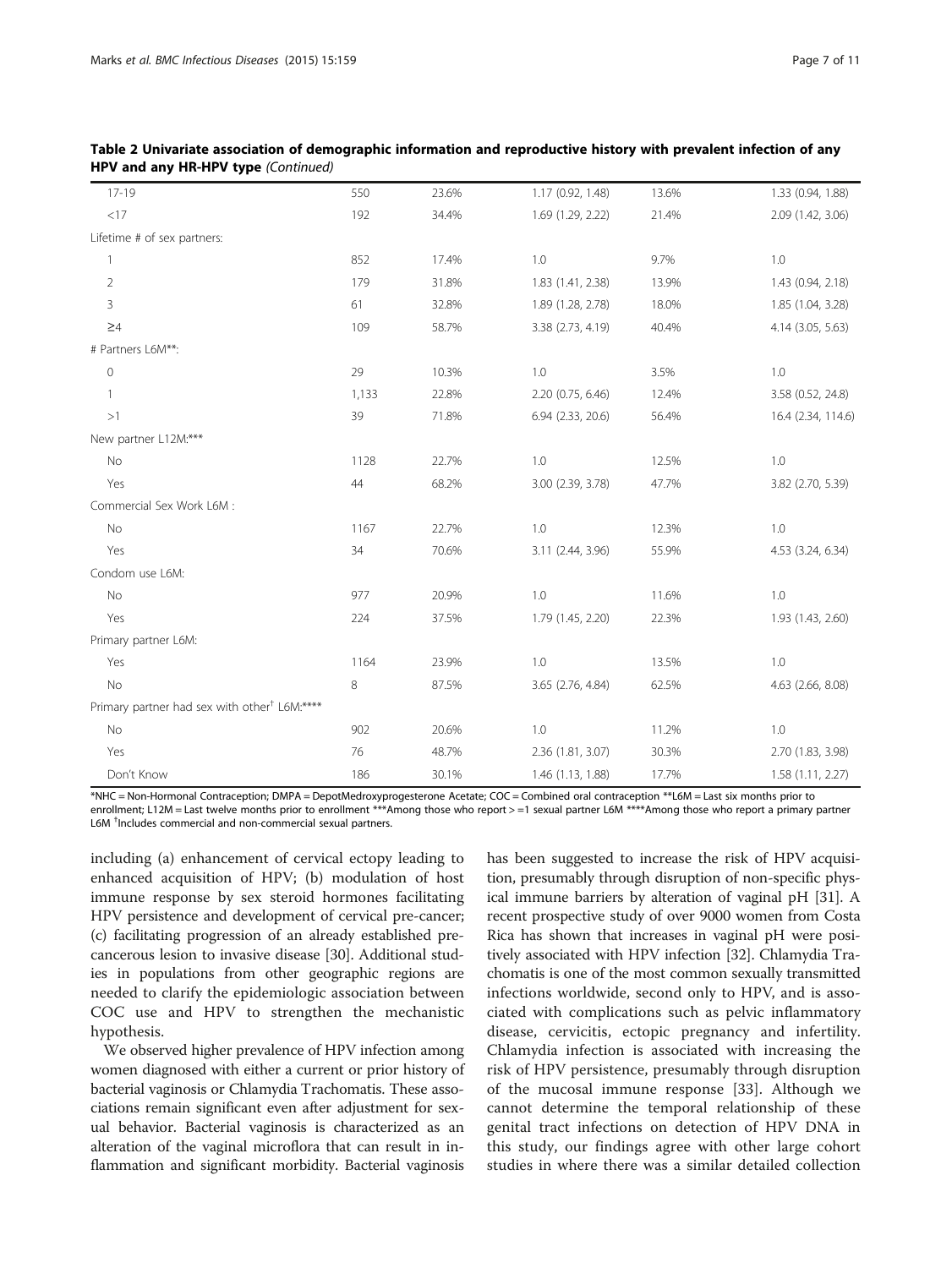| Variable                      | Sample         | $HPV + ve N = 289$ |                   | $HR-HPV + ve N = 163$ |                   |
|-------------------------------|----------------|--------------------|-------------------|-----------------------|-------------------|
|                               | $N = 1201$     | $(24.1\%)$         | uPR (95% CI)      | $(13.6\%)$            | uPR (95% CI)      |
| Pap smear diagnosis:          |                |                    |                   |                       |                   |
| Normal                        | 1077           | 20.3%              | 1.0               | 10.3%                 | 1.0               |
| Inflammation                  | 16             | 43.8%              | 2.15 (1.22, 3.79) | 25.0%                 | 2.43 (1.02, 5.77) |
| AS-CUS                        | 52             | 36.5%              | 1.79 (1.23, 2.62) | 28.9%                 | 2.79 (1.76, 4.44) |
| $\ensuremath{\mathsf{LSIL}}$  | 42             | 80.9%              | 3.98 (3.30, 4.81) | 57.1%                 | 5.54 (4.04, 7.60) |
| <b>HSIL</b>                   | 14             | 71.4%              | 3.51 (2.47, 4.99) | 64.3%                 | 6.24 (4.06, 9.57) |
| Genital ulcer ever:           |                |                    |                   |                       |                   |
| No                            | 1027           | 22.0%              | 1.0               | 12.5%                 | 1.0               |
| Yes                           | 174            | 36.2%              | 1.64(1.31, 2.07)  | 20.1%                 | 1.61 (1.15, 2.26) |
| Genital warts ever:           |                |                    |                   |                       |                   |
| No                            | 1168           | 23.5%              | 1.0               | 13.4%                 | 1.0               |
| Yes                           | 33             | 42.2%              | 1.80 (1.19, 2.72) | 18.2%                 | 1.35 (0.65, 2.83) |
| PID ever:                     |                |                    |                   |                       |                   |
| No                            | 1151           | 23.6%              | 1.0               | 13.5%                 | 1.0               |
| Yes                           | 50             | 34.0%              | 1.44(0.96, 2.15)  | 16.0%                 | 1.19 (0.62, 2.28) |
| Ever Gonnorhea:               |                |                    |                   |                       |                   |
| No                            | 1162           | 23.2%              | 1.0               | 12.6%                 | 1.0               |
| Yes                           | 39             | 48.7%              | 2.10 (1.49, 2.94) | 43.6%                 | 3.47 (2.35, 5.11) |
| Ever Chlamydia:               |                |                    |                   |                       |                   |
| No                            | 1044           | 21.7%              | 1.0               | 11.3%                 | 1.0               |
| Yes                           | 157            | 40.1%              | 1.85 (1.48, 2.32) | 28.7%                 | 2.54 (1.88, 3.42) |
| Ever Syphilis:                |                |                    |                   |                       |                   |
| No                            | 1183           | 24.0%              | 1.0               | 13.5%                 | 1.0               |
| Yes                           | 18             | 27.8%              | 1.16(0.55, 2.45)  | 16.7%                 | 1.23 (0.43, 3.49) |
| Current gonnorhea:            |                |                    |                   |                       |                   |
| No                            | 1199           | 24.0%              | 1.0               | 13.5%                 | 1.0               |
| Yes                           | $\overline{2}$ | 50.0%              | 2.08 (0.52, 8.36) | 50.0%                 | 3.70 (0.92, 14.9) |
| Current Chlamydia:            |                |                    |                   |                       |                   |
| No                            | 1186           | 23.6%              | 1.0               | 13.1%                 | 1.0               |
| Yes                           | 15             | 60.0%              | 2.54 (1.66, 3.89) | 53.3%                 | 4.08 (2.49, 6.7)  |
| Ever Bacterial Vaginosis.:    |                |                    |                   |                       |                   |
| No                            | 980            | 21.5%              | 1.0               | 11.9%                 | 1.0               |
| Yes                           | 221            | 35.3%              | 1.64 (1.32, 2.03) | 20.8%                 | 1.74 (1.28, 2.37) |
| Current Bacterial Vaginosos.: |                |                    |                   |                       |                   |
| No                            | 1142           | 22.8%              | $1.0\,$           | 12.7%                 | 1.0               |
| Yes                           | 59             | 49.2%              | 2.16 (1.63, 2.86) | 30.5%                 | 2.40 (1.59, 3.64) |

<span id="page-7-0"></span>Table 3 Univariate association of cytological diagnosis, clinical and STI history with prevalent infection with any HPV and any HR-HPV type

of sexual risk behavior and/or longitudinal analyses were conducted.

This study has several strengths. First, the use of highly sensitive and specific laboratory assays for HPV detection and genotyping allows for a higher degree of internal validity and better assessment of the outcome

measures. The use of histological and cytological methods for diagnosis of CIN helps minimize potential overreporting of disease endpoints. Second, given the study cohort was derived from a study assessing the effects of hormonal contraceptive use on HIV acquisition, detailed information regarding reproductive factors such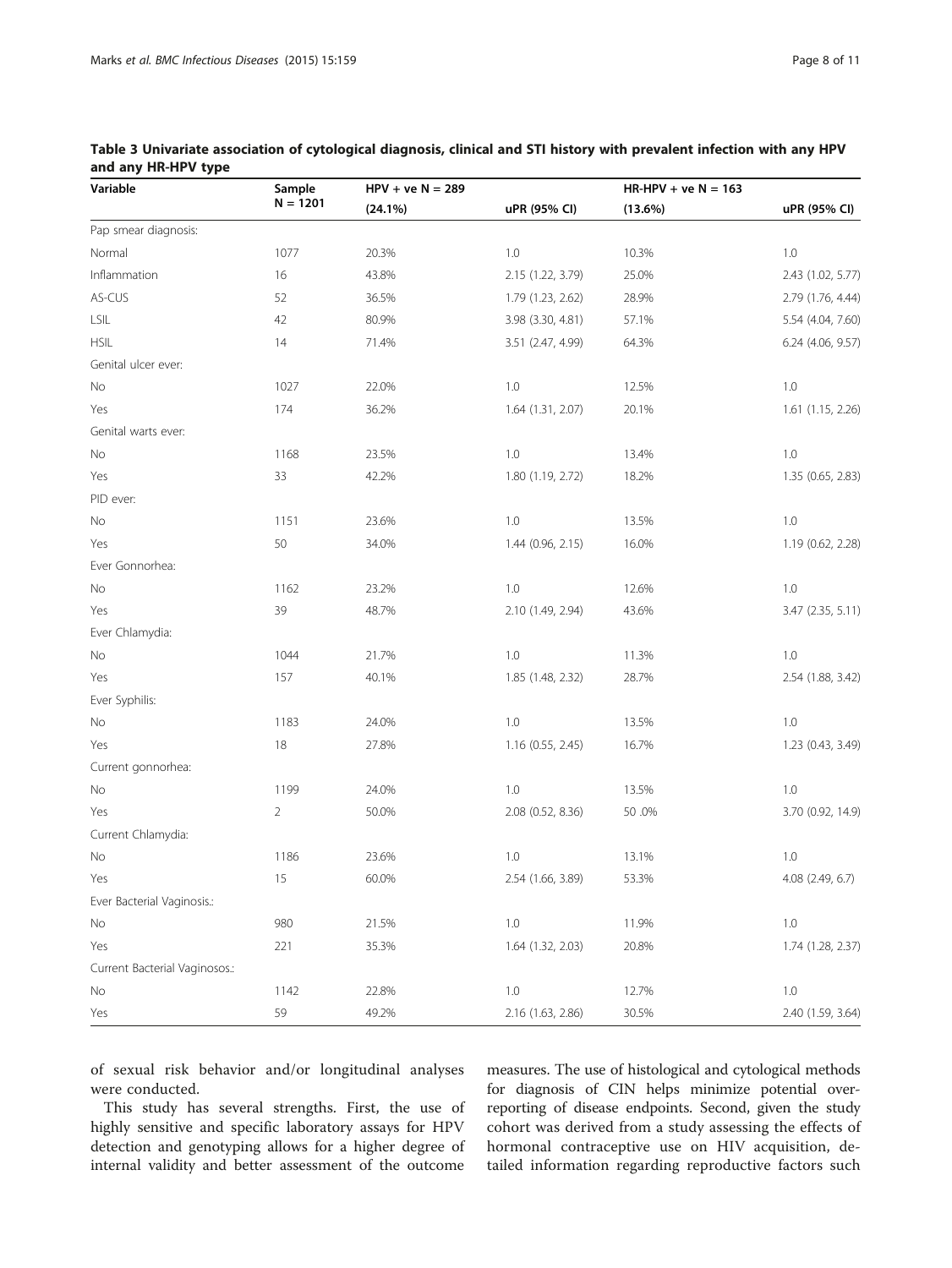| Variable                           | Adjusted PR (95% CI)** |                       |                       |                       |
|------------------------------------|------------------------|-----------------------|-----------------------|-----------------------|
|                                    | Any HPV                | Any HR-HPV            | <b>HPV 52</b>         | HPV 52 (w/o HPV 16)   |
| Age at enrollment:                 |                        |                       |                       |                       |
| $<$ 26                             | 1.0                    | 1.0                   | 1.0                   | 1.0                   |
| $26 - 30$                          | 0.89(0.68, 1.16)       | $0.73$ $(0.49, 1.06)$ | 0.99(0.46, 2.11)      | 0.99(0.46, 2.11)      |
| $31 - 33$                          | $1.02$ (0.77, 1.37)    | $0.72$ $(0.47, 1.09)$ | $0.51$ $(0.19, 1.35)$ | $0.51$ $(0.19, 1.35)$ |
| 34-38                              | 0.95 (0.70, 1.29)      | $0.73$ (0.48, 1.13)   | 0.35(0.12, 1.03)      | 0.35(0.12, 1.03)      |
| Cumulative use of COCs*:           |                        |                       |                       |                       |
| Never                              | 1.0                    | 1.0                   | 1.0                   | 1.0                   |
| <4 years                           | 1.17(0.87, 1.58)       | 1.06 (0.71, 1.59)     | $0.50$ $(0.22, 1.10)$ | 0.49(0.22, 1.10)      |
| 4-6 years                          | 1.21 (0.87, 1.69)      | 1.24 (0.79, 1.94)     | 1.03 (0.46, 2.32)     | 1.03 (0.46, 2.33)     |
| >6 years                           | 2.03 (1.39, 2.96)      | 2.47 (1.45, 4.19)     | 1.16 (0.39, 3.45)     | $1.16$ (0.39, 3.45)   |
| # lifetime partners                |                        |                       |                       |                       |
| 1                                  | 1.0                    | 1.0                   | 1.0                   | 1.0                   |
| $\overline{2}$                     | 1.66 (1.29, 2.14)      | 1.21 (0.80, 1.82)     | 1.05 (0.43, 2.57)     | 1.05(0.43, 2.57)      |
| 3                                  | 1.54 (1.04, 2.26)      | 1.25 (0.69, 2.28)     | 1.99 (0.67, 5.89)     | 1.99 (0.67, 5.89)     |
| $\geq 4$                           | 2.02 (1.54, 2.66)      | 1.98 (1.35, 2.91)     | 1.97 (0.87, 4.45)     | 1.97 (0.87, 4.45)     |
| Primary partner had sex w/others:  |                        |                       |                       |                       |
| No                                 | 1.0                    | 1.0                   | 1.0                   | 1.0                   |
| Yes                                | 1.42 (1.05, 1.91)      | 1.35 (0.89, 2.04)     | 2.32 (0.98, 5.50)     | 2.32 (0.98, 5.50)     |
| Don't Know                         | 1.29 (1.02, 1.64)      | 1.34 (0.94, 1.91)     | 1.48 (0.69, 3.15)     | 1.48 (0.69, 3.15)     |
| Chlamydia infection ever:          |                        |                       |                       |                       |
| No                                 | 1.0                    | 1.0                   | 1.0                   | 1.0                   |
| Yes                                | 1.32 (1.04, 1.66)      | 1.74 (1.27, 2.38)     | 1.25 (0.54, 2.92)     | 1.25 (0.54, 2.92)     |
| Bacterial Vaginosis at enrollment: |                        |                       |                       |                       |
| No                                 | 1.0                    | 1.0                   | 1.0                   | 1.0                   |
| Yes                                | 2.11 (1.54, 2.91)      | 1.98 (1.28, 3.06)     | 2.28 (0.96, 5.39)     | 2.28 (0.96, 5.39)     |

<span id="page-8-0"></span>Table 4 Multivariate association of factors with prevalent infection of any HPV and any HR-HPV

 $*COC = Combined oral contraction.$ 

\*\*All variables mutually adjusted for in final model.

as contraceptive usage history as well as sexual behavior and other risk factors were collected which allowed for a thorough investigation of these exposures on the risk of HPV prevalence.

Limitations of the study include the cross-sectional design which limits the ability to ascribe a temporal relationship between the factors examined and HPV outcomes. Prospective studies are therefore needed to address the association of these factors on endpoints of HPV such as acquisition and persistence. Additionally, it is important to note that sexual behavior information, in particular male partner behavior, was based on participant self-report and therefore may underestimate the prevalence of certain risky sexual behaviors that may increase the association with HPV infection. Finally, the generalizability of the study's findings may be limited. The reported prevalence of any HPV and any HR-HPV in this study is about 4-times higher than previously

reported population-based prevalence survey's in Thailand using similar HPV detection and genotyping assay's with similar levels of sensitivity [\[5,13\]](#page-9-0). The current study sampled women between the ages of 20– 37 years from varied geographic settings in Thailand who were family-planning clinic attendees. These women may, therefore be at elevated risk of HPV exposure and infection relative to the general population. However, the similarity of HPV type distribution among both diseased and non-diseased women, particularly with respect to HPV 52, in this population as compared to previous studies lends strength to the relevance and generalizability of these findings in the broader context of the epidemiology of HPV in Thailand.

The current study demonstrates a uniquely high prevalence of HR-HPV types such as HPV 52 among women with cervical pre-cancer in Thailand. These data provide descriptive information for development and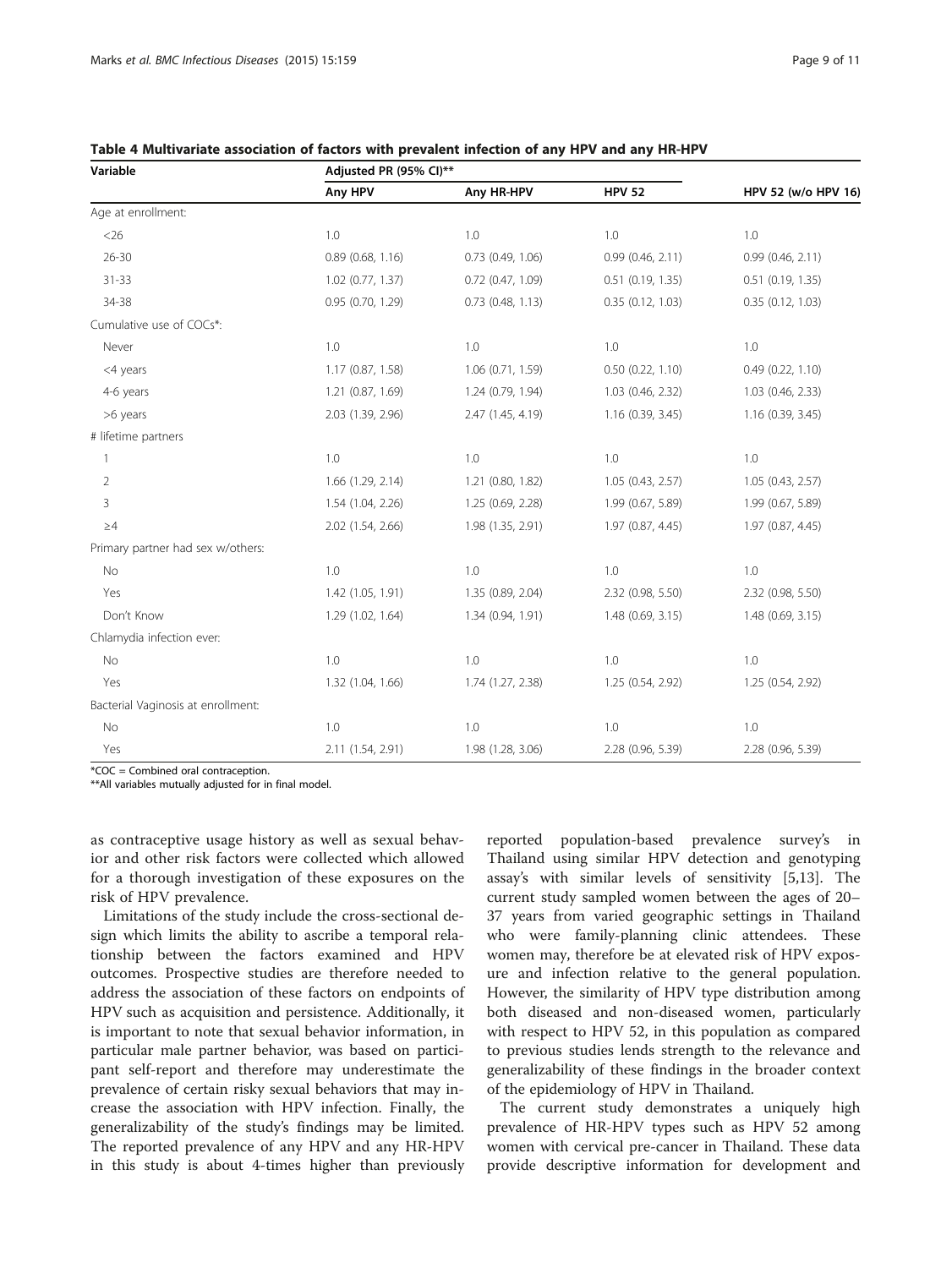<span id="page-9-0"></span>implementation of prophylactic interventions, including vaccine formulations that target a broader spectrum of oncogenic HPV types.

## Conclusions

The prevalence of any HPV and HR-HPV in this sample of high risk women attending family planning clinics throughout Thailand is 24.6% and 14.0% with HPV type 52 being the most common HPV type among women with both normal and abnormal cervical cytology and women with biopsy confirmed CIN 2/3. The prevalence estimates of any HPV type and HPV 52 in this population could be used update regional and country-specific estimates on the burden of HPV among healthy women and women with low and high grade cervical disease. Long-term use of hormonal contraception, laboratory confirmed Chlamydia infection, and bacterial vaginosis was associated with an elevated prevalence of any HPV and any HR-HPV. The identification of these specific and modifiable risk factors could help guide secondary prevention measures for cervical cancer such as targeted screening programs. Overall these study results call for additional, longitudinal studies on the natural history of HPV in Thailand where cervical cancer is one of the most important contributors of cancer-related morbidity and mortality among women of reproductive age.

## Additional file

[Additional file 1: Table S1.](http://www.biomedcentral.com/content/supplementary/s12879-015-0886-z-s1.docx) Multivariate association of factors with prevalent infection of any HPV and any HR-HPV by Pap Smear Status.

#### Abbreviations

HPV: Human Papillomavirus; HR-HPV: High Risk Human Papillomavirus; COC: Combined oral contraception; DMPA/

DepoPrevera: Depomedroxyprogesterone Acetate; GEE: generalized estimating equation.

#### Competing interests

KLL, MM, SG –Employee of Merck, Sharp and Dohme, which manufacturers the quadrivalent HPV vaccine. Owns Merck stocks & options.

#### Authors' contributions

MM participated in the acquisition of the HPV genotype data and analyzed data and authored manuscript. SG and KLL participated in the conception, design and conduct of the study as well as reviewed and commented on the manuscript. AT participated in the design and conduct of the study and acquisition of the data. EK participated in the acquisition of the HPV genotype data as well as reviewed and commented on the manuscript. CP, VW, PY, CV, SS participated in the conduct of the study as well as reviewed and commented on the manuscript. SR participated in the conduct of the study. PEG participated in the acquisition of the HPV genotype data as well as assisted with the analysis and reviewed/commented on the manuscript. DDC participated in the conception, design and conduct of the study as well as reviewed and commented on the manuscript. All authors read and approved the final manuscript.

#### Acknowledgements

We thank Dr. Christine Velicer who provided critical review of this manuscript. Dr. Morgan A. Marks, Dr. Swati Gupta, and Dr. Kai-Li Liaw are all current employees of Merck and Co. Inc which provided funding to conduct the design and collection of the data presented in this manuscript.

#### Financial support

This work was funded in part by the NIAID pre-doctoral training fellowship in sexually transmitted infections (5T32AI050056-09). This study was funded by Merck & Co. Inc.

This data was previously presented as an oral talk entitled "Human papillomavirus genotype and proportion of CIN 2/3 attributable to high-risk HPV type in a large cohort of Thai women", at the 24<sup>th</sup> International Papillomavirus Conference and Clinical Workshop, Beijing, China (2007).

#### Author details

<sup>1</sup>Merck Research Laboratories, West Point, PA, USA. <sup>2</sup>PRA Health Sciences, Fort Washington, PA, USA. <sup>3</sup> Johns Hopkins Bloomberg School of Public Health, Baltimore, MD, USA. <sup>4</sup>Chiang Mai University, Chiang Mai, Thailand<br><sup>5</sup>Prince of Songkla University, Songkla, Thailand, <sup>6</sup>Khon Kaen University, K Prince of Songkla University, Songkla, Thailand. <sup>6</sup>Khon Kaen University, Khon Kaen, Thailand. <sup>7</sup> Rajavithi Hospital, Bangkok, Thailand. <sup>8</sup> Research Institute for Health Sciences, Chiang Mai, Thailand.

### Received: 11 December 2014 Accepted: 12 March 2015 Published online: 27 March 2015

#### References

- 1. Vaccarella S, Lortet-Tieulent J, Plummer M, Franceschi S, Bray F. Worldwide trends in cervical cancer incidence: impact of screening against changes in disease risk factors. Eur J Cancer. 2013;49(15):3262–73.
- 2. Walboomers JM, Jacobs MV, Manos MM, Bosch FX, Kummer JA, Shah KV, et al. Human papillomavirus is a necessary cause of invasive cervical cancer worldwide. J Pathol. 1999;189(1):12–9.
- 3. Munoz N, Castellsague X, de Gonzalez AB, Gissmann L. Chapter 1: HPV in the etiology of human cancer. Vaccine. 2006;24S3:S1-S10.
- 4. Clifford GM, Smith JS, Plummer M, Munoz N, Franceschi S. Human papillomavirus types in invasive cervical cancer worldwide: a meta-analysis. Br J Cancer. 2003;88(1):63–73.
- 5. Sukvirach S, Smith JS, Tunsakul S, Munoz N, Kesararat V, Opasatian O, et al. Population-based human papillomavirus prevalence in Lampang and Songkla, Thailand. J Infect Dis. 2003;187(8):1246–56.
- 6. Morrison CS, Richardson BA, Mmiro F, Chipato T, Celentano DD, Luoto J, et al. Hormonal contraception and the risk of HIV acquisition. Aids. 2007;21(1):85–95.
- 7. Solomon D, Davey D, Kurman R, Moriarty A, O'Connor D, Prey M, et al. The 2001 Bethesda System: terminology for reporting results of cervical cytology. JAMA. 2002;287(16):2114–9.
- 8. Gravitt PE, Peyton CL, Alessi TQ, Wheeler CM, Coutlee F, Hildesheim A, et al. Improved amplification of genital human papillomaviruses. J Clin Microbiol. 2000;38(1):357–61.
- 9. Coutlee F, Gravitt P, Kornegay J, Hankins C, Richardson H, Lapointe N, et al. Use of PGMY primers in L1 consensus PCR improves detection of human papillomavirus DNA in genital samples. J Clin Microbiol. 2002;40(3):902–7.
- 10. Munoz N, Bosch FX, de Sanjose S, Herrero R, Castellsague X, Shah KV, et al. Epidemiologic classification of human papillomavirus types associated with cervical cancer. N Engl J Med. 2003;348(6):518–27.
- 11. Thompson ML, Myers JE, Kriebel D. Prevalence odds ratio or prevalence ratio in the analysis of cross sectional data: what is to be done? Occup Environ Med. 1998;55(4):272–7.
- 12. Chansaenroj J, Junyangdikul P, Chinchai T, Swangvaree S, Karalak A, Gemma N, et al. Large scale study of HPV genotypes in cervical cancer and different cytological cervical specimens in Thailand. J Med Virol. 2014;86(4):601–07.
- 13. Wongworapat K, Keawvichit R, Sirirojn B, Dokuta S, Ruangyuttikarn C, Sriplienchan S, et al. Detection of human papillomavirus from self-collected vaginal samples of women in Chiang Mai, Thailand. Sex Transm Dis. 2008;35(2):172–3.
- 14. Clifford GM, Gallus S, Herrero R, Munoz N, Snijders PJ, Vaccarella S, et al. Worldwide distribution of human papillomavirus types in cytologically normal women in the International Agency for Research on Cancer HPV prevalence surveys: a pooled analysis. Lancet. 2005;366(9490):991–8.
- 15. Dunne EF, Unger ER, Sternberg M, McQuillan G, Swan DC, Patel SS, et al. Prevalence of HPV infection among females in the United States. JAMA. 2007;297(8):813–9.